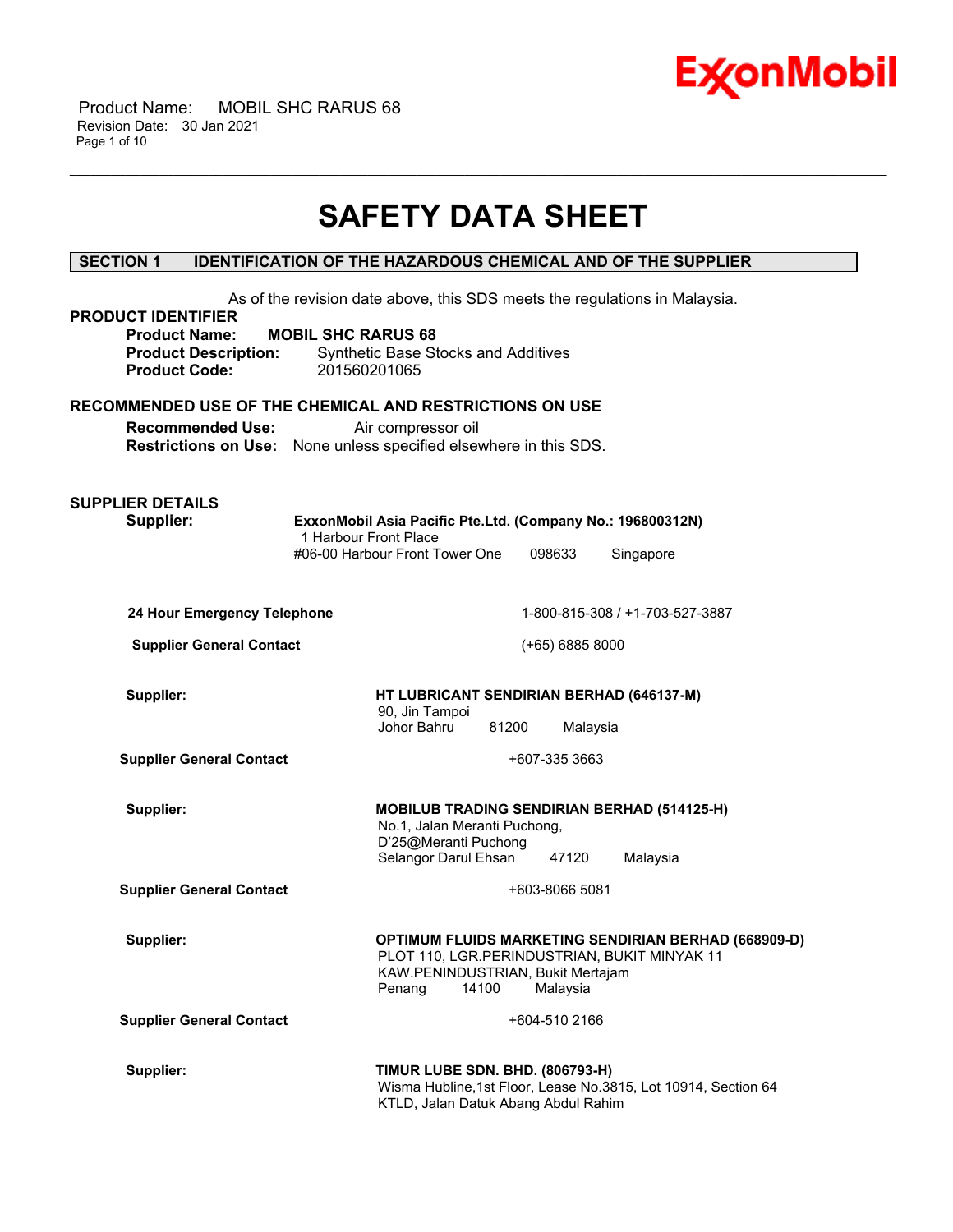

 Product Name: MOBIL SHC RARUS 68 Revision Date: 30 Jan 2021 Page 2 of 10

> 93450 Kuching Sarawak Malaysia

\_\_\_\_\_\_\_\_\_\_\_\_\_\_\_\_\_\_\_\_\_\_\_\_\_\_\_\_\_\_\_\_\_\_\_\_\_\_\_\_\_\_\_\_\_\_\_\_\_\_\_\_\_\_\_\_\_\_\_\_\_\_\_\_\_\_\_\_\_\_\_\_\_\_\_\_\_\_\_\_\_\_\_\_\_\_\_\_\_\_\_\_\_\_\_\_\_\_\_\_\_\_\_\_\_\_\_\_\_\_\_\_\_\_\_\_\_\_

**Supplier General Contact** +6082 338567

# **SECTION 2 HAZARDS IDENTIFICATION**

This material is not hazardous according to regulatory guidelines (see SDS Section 15).

#### **Other hazard information:**

#### **PHYSICAL / CHEMICAL HAZARDS**

No significant hazards.

#### **HEALTH HAZARDS**

 High-pressure injection under skin may cause serious damage. Excessive exposure may result in eye, skin, or respiratory irritation.

# **ENVIRONMENTAL HAZARDS**

No significant hazards.

**NOTE:** This material should not be used for any other purpose than the recommended use in Section 1 without expert advice. Health studies have shown that chemical exposure may cause potential human health risks which may vary from person to person.

# **SECTION 3 COMPOSITION AND INFORMATION OF THE INGREDIENTS OF THE HAZARDOUS CHEMICAL**

This material is defined as a mixture.

#### **No Hazardous Substance(s) or Complex Substance(s) required for disclosure.**

# **SECTION 4 FIRST AID MEASURES**

#### **INHALATION**

Remove from further exposure. For those providing assistance, avoid exposure to yourself or others. Use adequate respiratory protection. If respiratory irritation, dizziness, nausea, or unconsciousness occurs, seek immediate medical assistance. If breathing has stopped, assist ventilation with a mechanical device or use mouth-to-mouth resuscitation.

# **SKIN CONTACT**

Wash contact areas with soap and water. If product is injected into or under the skin, or into any part of the body, regardless of the appearance of the wound or its size, the individual should be evaluated immediately by a physician as a surgical emergency. Even though initial symptoms from high pressure injection may be minimal or absent, early surgical treatment within the first few hours may significantly reduce the ultimate extent of injury.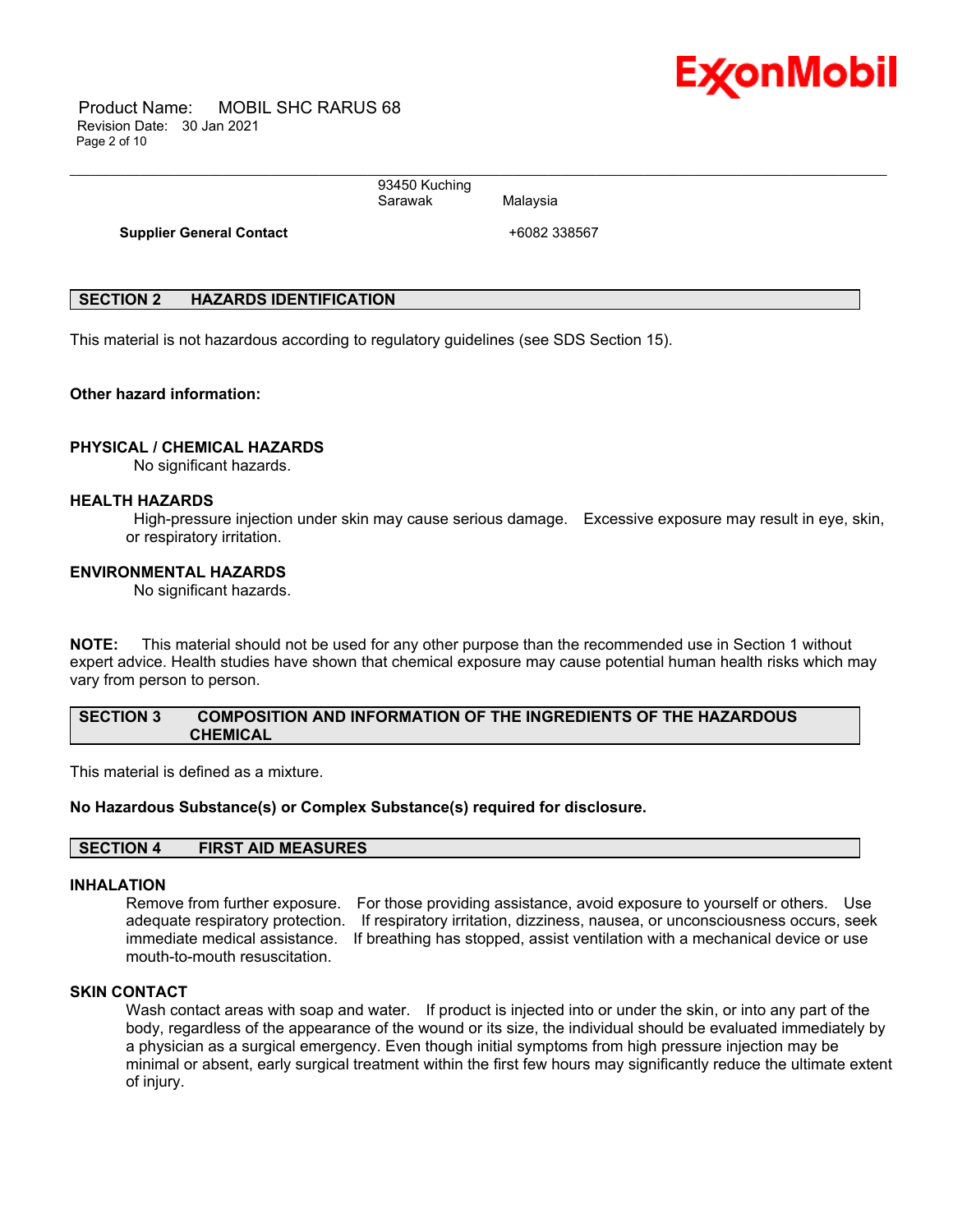

 Product Name: MOBIL SHC RARUS 68 Revision Date: 30 Jan 2021 Page 3 of 10

### **EYE CONTACT**

Flush thoroughly with water. If irritation occurs, get medical assistance.

#### **INGESTION**

First aid is normally not required. Seek medical attention if discomfort occurs.

#### **NOTE TO PHYSICIAN**

None

#### **SECTION 5 FIRE FIGHTING MEASURES**

#### **EXTINGUISHING MEDIA**

**Appropriate Extinguishing Media:** Use water fog, foam, dry chemical or carbon dioxide (CO2) to extinguish flames.

\_\_\_\_\_\_\_\_\_\_\_\_\_\_\_\_\_\_\_\_\_\_\_\_\_\_\_\_\_\_\_\_\_\_\_\_\_\_\_\_\_\_\_\_\_\_\_\_\_\_\_\_\_\_\_\_\_\_\_\_\_\_\_\_\_\_\_\_\_\_\_\_\_\_\_\_\_\_\_\_\_\_\_\_\_\_\_\_\_\_\_\_\_\_\_\_\_\_\_\_\_\_\_\_\_\_\_\_\_\_\_\_\_\_\_\_\_\_

**Inappropriate Extinguishing Media:** Straight streams of water

#### **FIRE FIGHTING**

**Fire Fighting Instructions:** Evacuate area. Prevent run-off from fire control or dilution from entering streams, sewers or drinking water supply. Fire-fighters should use standard protective equipment and in enclosed spaces, self-contained breathing apparatus (SCBA). Use water spray to cool fire exposed surfaces and to protect personnel.

**Hazardous Combustion Products:** Aldehydes, Incomplete combustion products, Oxides of carbon, Smoke, Fume, Sulphur oxides

#### **FLAMMABILITY PROPERTIES**

**Flash Point [Method]:** 210°C (410°F) [ASTM D-92] **Flammable Limits (Approximate volume % in air):** LEL: 0.9 UEL: 7.0 **Autoignition Temperature:** 388°C (730°F)

#### **SECTION 6 ACCIDENTAL RELEASE MEASURES**

#### **PERSONAL PRECAUTIONS, PROTECTIVE EQUIPMENT AND EMERGENCY PROCEDURES**

In the event of a spill or accidental release, notify relevant authorities in accordance with all applicable regulations.

#### **PROTECTIVE MEASURES**

Avoid contact with spilled material. See Section 6 for fire fighting information. See the Hazard Identification Section for Significant Hazards. See Section 5 for First Aid Advice. See Section 8 for advice on the minimum requirements for personal protective equipment. Additional protective measures may be necessary, depending on the specific circumstances and/or the expert judgment of the emergency responders.

# **ENVIRONMENTAL PRECAUTIONS**

Large Spills: Dyke far ahead of liquid spill for later recovery and disposal. Prevent entry into waterways, sewers, basements or confined areas.

# **METHODS AND MATERIAL FOR CONTAINMENT AND CLEANING UP**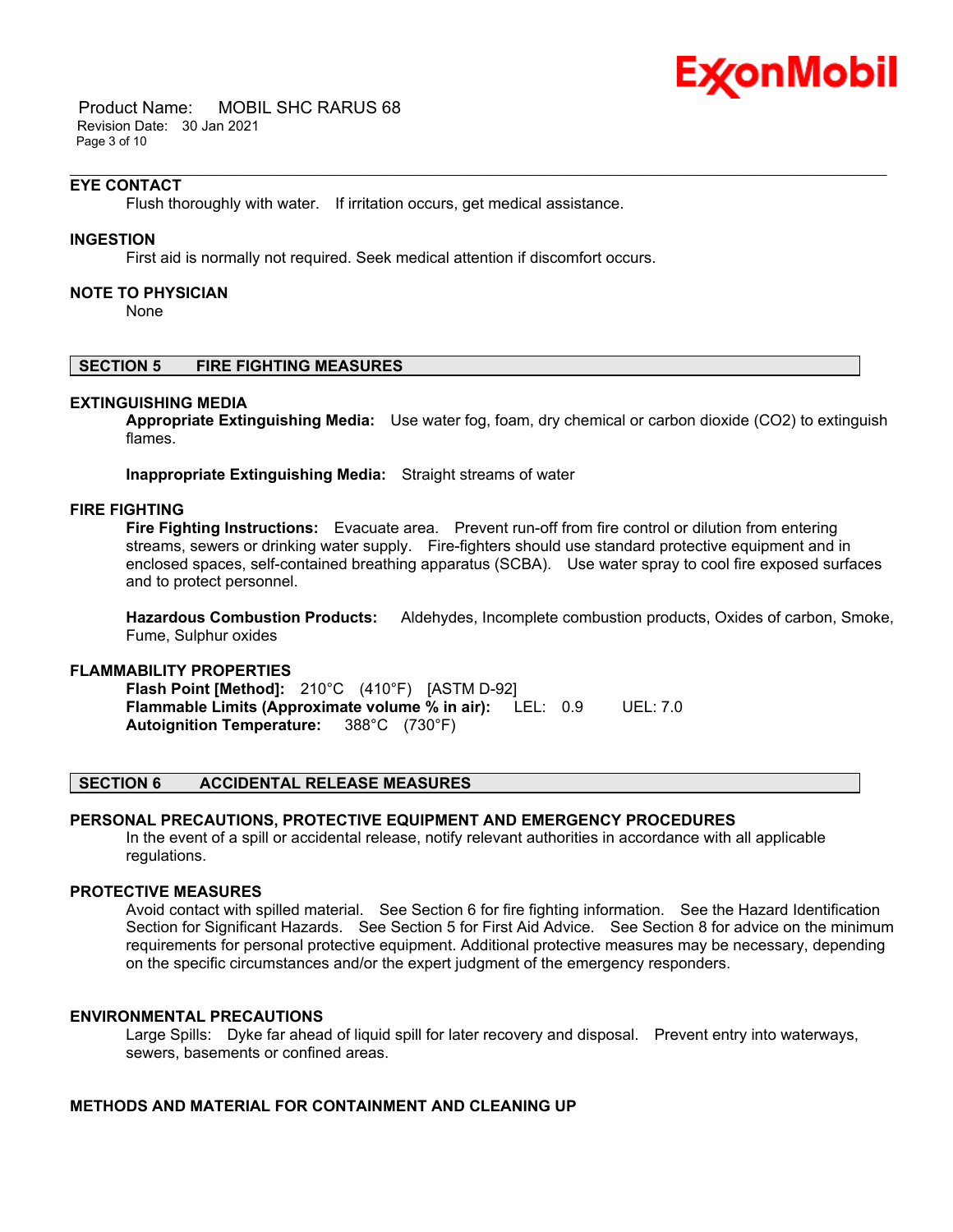



\_\_\_\_\_\_\_\_\_\_\_\_\_\_\_\_\_\_\_\_\_\_\_\_\_\_\_\_\_\_\_\_\_\_\_\_\_\_\_\_\_\_\_\_\_\_\_\_\_\_\_\_\_\_\_\_\_\_\_\_\_\_\_\_\_\_\_\_\_\_\_\_\_\_\_\_\_\_\_\_\_\_\_\_\_\_\_\_\_\_\_\_\_\_\_\_\_\_\_\_\_\_\_\_\_\_\_\_\_\_\_\_\_\_\_\_\_\_ **Land Spill:** Stop leak if you can do so without risk. Recover by pumping or with suitable absorbent.

**Water Spill:** Stop leak if you can do so without risk. Confine the spill immediately with booms. Warn other shipping. Remove from the surface by skimming or with suitable absorbents. Seek the advice of a specialist before using dispersants.

Water spill and land spill recommendations are based on the most likely spill scenario for this material; however, geographic conditions, wind, temperature, (and in the case of a water spill) wave and current direction and speed may greatly influence the appropriate action to be taken. For this reason, local experts should be consulted. Note: Local regulations may prescribe or limit action to be taken.

# **SECTION 7 HANDLING AND STORAGE**

#### **PRECAUTIONS FOR SAFE HANDLING**

 This material is not intended for use in air compressors for breathing applications. Prevent small spills and leakage to avoid slip hazard. Material can accumulate static charges which may cause an electrical spark (ignition source). When the material is handled in bulk, an electrical spark could ignite any flammable vapors from liquids or residues that may be present (e.g., during switch-loading operations). Use proper bonding and/or earthing procedures. However, bonding and earthing may not eliminate the hazard from static accumulation. Consult local applicable standards for guidance. Additional references include American Petroleum Institute 2003 (Protection Against Ignitions Arising out of Static, Lightning and Stray Currents) or National Fire Protection Agency 77 (Recommended Practice on Static Electricity) or CENELEC CLC/TR 50404 (Electrostatics - Code of practice for the avoidance of hazards due to static electricity).

**Static Accumulator:** This material is a static accumulator.

**Specific Hygiene Measures:** Always observe good personal hygiene measures, such as washing after handling the material and before eating, drinking, and/or smoking. Routinely wash work clothing and protective equipment to remove contaminants. Discard contaminated clothing and footwear that cannot be cleaned. Practice good housekeeping.

# **CONDITIONS FOR SAFE STORAGE, INCLUDING ANY INCOMPATIBILITIES**

 The type of container used to store the material may affect static accumulation and dissipation. Do not store in open or unlabelled containers.

# **SECTION 8 EXPOSURE CONTROLS / PERSONAL PROTECTION**

#### **CONTROL PARAMETERS**

**Exposure limits/standards for materials that can be formed when handling this product:** When mists/aerosols can occur the following is recommended:  $5 \text{ mg/m}^3$  - ACGIH TLV (inhalable fraction).

NOTE: Limits/standards shown for guidance only. Follow applicable regulations.

# **Biological limits**

No biological limits allocated.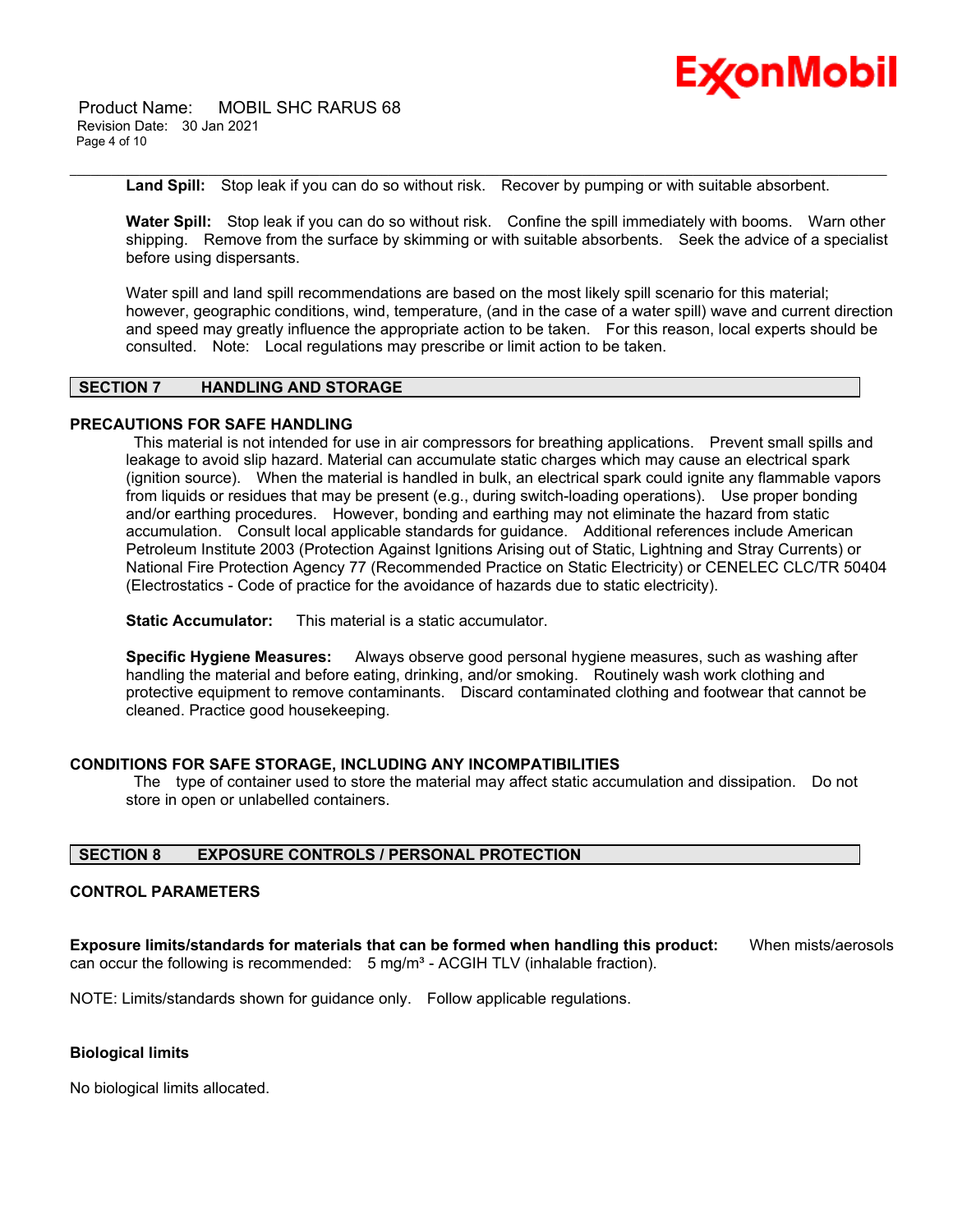

 Product Name: MOBIL SHC RARUS 68 Revision Date: 30 Jan 2021 Page 5 of 10

#### **ENGINEERING CONTROLS**

The level of protection and types of controls necessary will vary depending upon potential exposure conditions. Control measures to consider:

No special requirements under ordinary conditions of use and with adequate ventilation.

\_\_\_\_\_\_\_\_\_\_\_\_\_\_\_\_\_\_\_\_\_\_\_\_\_\_\_\_\_\_\_\_\_\_\_\_\_\_\_\_\_\_\_\_\_\_\_\_\_\_\_\_\_\_\_\_\_\_\_\_\_\_\_\_\_\_\_\_\_\_\_\_\_\_\_\_\_\_\_\_\_\_\_\_\_\_\_\_\_\_\_\_\_\_\_\_\_\_\_\_\_\_\_\_\_\_\_\_\_\_\_\_\_\_\_\_\_\_

# **PERSONAL PROTECTION**

Personal protective equipment selections vary based on potential exposure conditions such as applications, handling practices, concentration and ventilation. Information on the selection of protective equipment for use with this material, as provided below, is based upon intended, normal usage.

**Respiratory Protection:** If engineering controls do not maintain airborne contaminant concentrations at a level which is adequate to protect worker health, an approved respirator may be appropriate. Respirator selection, use, and maintenance must be in accordance with regulatory requirements, if applicable. Types of respirators to be considered for this material include:

 No special requirements under ordinary conditions of use and with adequate ventilation. **Particulate** 

For high airborne concentrations, use an approved supplied-air respirator, operated in positive pressure mode. Supplied air respirators with an escape bottle may be appropriate when oxygen levels are inadequate, gas/vapour warning properties are poor, or if air purifying filter capacity/rating may be exceeded.

**Hand Protection:** Any specific glove information provided is based on published literature and glove manufacturer data. Glove suitability and breakthrough time will differ depending on the specific use conditions. Contact the glove manufacturer for specific advice on glove selection and breakthrough times for your use conditions. Inspect and replace worn or damaged gloves. The types of gloves to be considered for this material include:

No protection is ordinarily required under normal conditions of use. Nitrile,Viton

**Eye Protection:** If contact is likely, safety glasses with side shields are recommended.

**Skin and Body Protection:** Any specific clothing information provided is based on published literature or manufacturer data. The types of clothing to be considered for this material include:

 No skin protection is ordinarily required under normal conditions of use. In accordance with good industrial hygiene practices, precautions should be taken to avoid skin contact.

# **ENVIRONMENTAL CONTROLS**

 Comply with applicable environmental regulations limiting discharge to air, water and soil. Protect the environment by applying appropriate control measures to prevent or limit emissions.

# **SECTION 9 PHYSICAL AND CHEMICAL PROPERTIES**

**Note: Physical and chemical properties are provided for safety, health and environmental considerations only and may not fully represent product specifications. Contact the Supplier for additional information.**

**GENERAL INFORMATION**

**Physical State:** Liquid **Colour:** Amber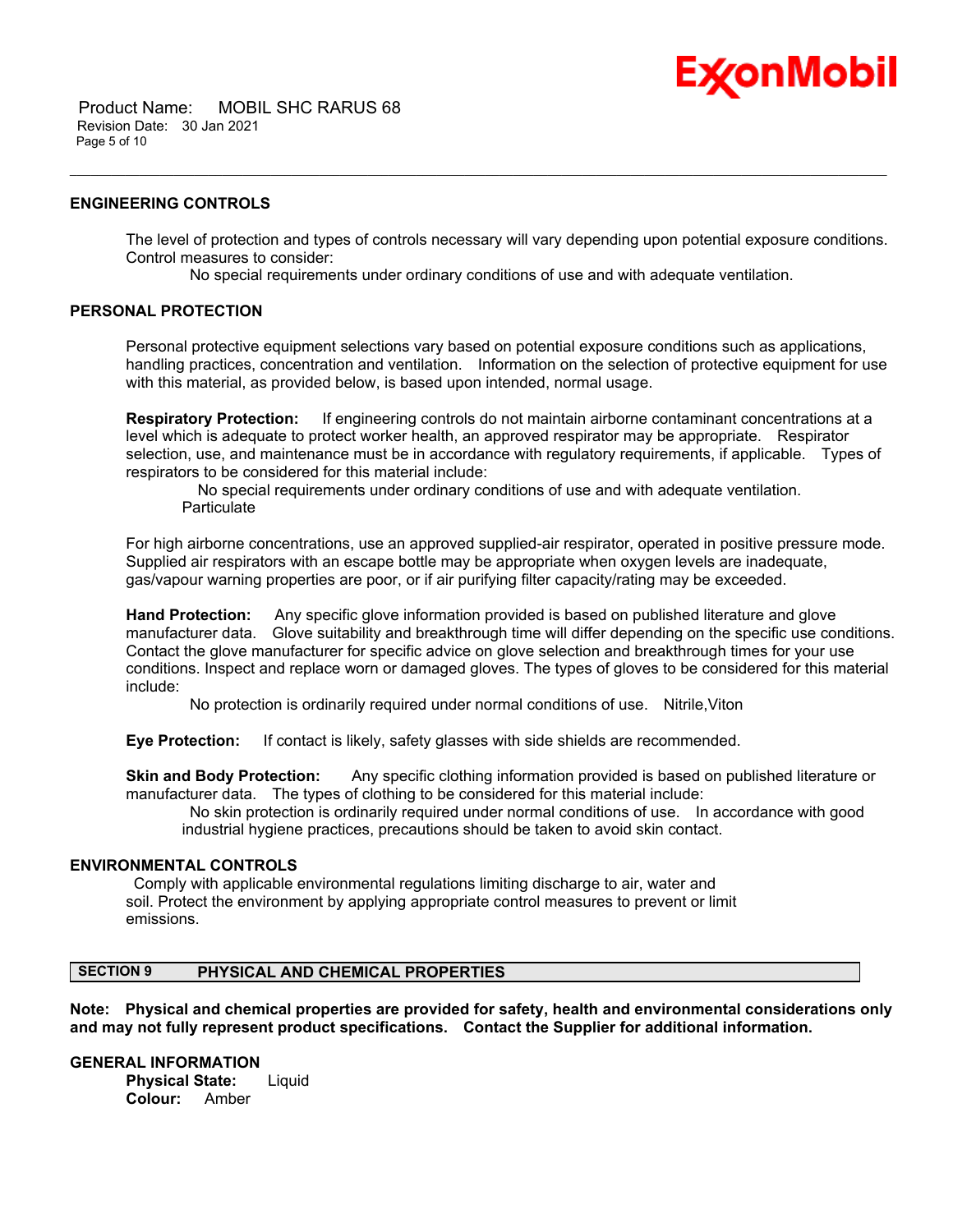

 Product Name: MOBIL SHC RARUS 68 Revision Date: 30 Jan 2021 Page 6 of 10

> **Odour:** Characteristic **Odour Threshold:** N/D

**IMPORTANT HEALTH, SAFETY, AND ENVIRONMENTAL INFORMATION Relative Density (at 15 °C):** 0.865 [ASTM D1298] **Flammability (Solid, Gas):** N/A **Flash Point [Method]:** 210°C (410°F) [ASTM D-92] **Flammable Limits (Approximate volume % in air):** LEL: 0.9 UEL: 7.0 **Autoignition Temperature:** 388°C (730°F) **Boiling Point / Range:** > 316°C (601°F) **Decomposition Temperature:** N/D **Vapour Density (Air = 1):** > 2 at 101 kPa **Vapour Pressure:** < 0.013 kPa (0.1 mm Hg) at 20 °C **Evaporation Rate (n-butyl acetate = 1):** N/D **pH:** N/A **Log Pow (n-Octanol/Water Partition Coefficient):** > 3.5 **Solubility in Water:** Negligible **Viscosity:** 65.3 cSt (65.3 mm2/sec) at 40<sup>o</sup>C [ASTM D 445] **Oxidizing Properties:** See Hazards Identification Section.

\_\_\_\_\_\_\_\_\_\_\_\_\_\_\_\_\_\_\_\_\_\_\_\_\_\_\_\_\_\_\_\_\_\_\_\_\_\_\_\_\_\_\_\_\_\_\_\_\_\_\_\_\_\_\_\_\_\_\_\_\_\_\_\_\_\_\_\_\_\_\_\_\_\_\_\_\_\_\_\_\_\_\_\_\_\_\_\_\_\_\_\_\_\_\_\_\_\_\_\_\_\_\_\_\_\_\_\_\_\_\_\_\_\_\_\_\_\_

# **OTHER INFORMATION**

**Freezing Point:** N/D **Melting Point:** N/A **Pour Point:** -33°C (-27°F) [ASTM D5950]

# **SECTION 10 STABILITY AND REACTIVITY**

**REACTIVITY:** See sub-sections below.

**STABILITY:** Material is stable under normal conditions.

**CONDITIONS TO AVOID:** Excessive heat. High energy sources of ignition.

**INCOMPATIBLE MATERIALS:** Strong oxidisers

**HAZARDOUS DECOMPOSITION PRODUCTS:** Material does not decompose at ambient temperatures.

**POSSIBILITY OF HAZARDOUS REACTIONS:** Hazardous polymerization will not occur.

**SECTION 11 TOXICOLOGICAL INFORMATION**

### **INFORMATION ON TOXICOLOGICAL EFFECTS**

| <b>Hazard Class</b>                                 | <b>Conclusion / Remarks</b>                                |  |
|-----------------------------------------------------|------------------------------------------------------------|--|
| <b>Inhalation</b>                                   |                                                            |  |
| Acute Toxicity: No end point data for<br>Imaterial. | Minimally Toxic. Based on assessment of the components.    |  |
| Irritation: No end point data for material.         | Negligible hazard at ambient/normal handling temperatures. |  |
| Ingestion                                           |                                                            |  |
| Acute Toxicity: No end point data for<br>material.  | Minimally Toxic. Based on assessment of the components.    |  |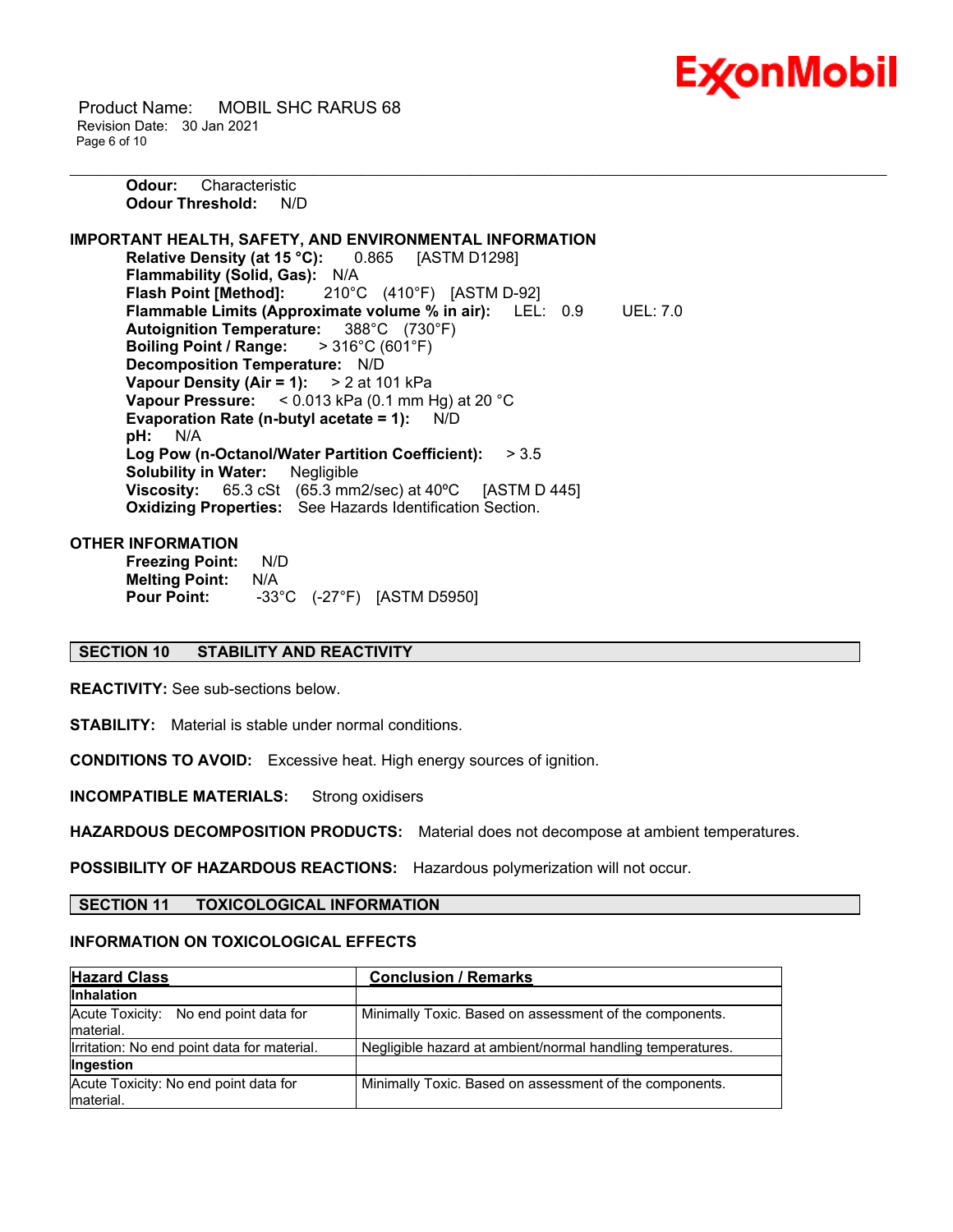# ExconMobil

 Product Name: MOBIL SHC RARUS 68 Revision Date: 30 Jan 2021 Page 7 of 10

| <b>Skin</b>                                                        |                                                                                                                   |
|--------------------------------------------------------------------|-------------------------------------------------------------------------------------------------------------------|
| Acute Toxicity: No end point data for<br>lmaterial.                | Minimally Toxic. Based on assessment of the components.                                                           |
| Skin Corrosion/Irritation: No end point data<br>lfor material.     | Negligible irritation to skin at ambient temperatures. Based on<br>assessment of the components.                  |
| <b>Eye</b>                                                         |                                                                                                                   |
| Serious Eye Damage/Irritation: No end point<br>ldata for material. | May cause mild, short-lasting discomfort to eyes. Based on<br>assessment of the components.                       |
| <b>Sensitisation</b>                                               |                                                                                                                   |
| Respiratory Sensitization: No end point data<br>for material.      | Not expected to be a respiratory sensitizer.                                                                      |
| Skin Sensitization: No end point data for<br>lmaterial.            | Not expected to be a skin sensitizer. Based on assessment of the<br>components.                                   |
| Aspiration: Data available.                                        | Not expected to be an aspiration hazard. Based on physico-<br>chemical properties of the material.                |
| Germ Cell Mutagenicity: No end point data<br>for material.         | Not expected to be a germ cell mutagen. Based on assessment of<br>the components.                                 |
| Carcinogenicity: No end point data for<br>lmaterial.               | Not expected to cause cancer. Based on assessment of the<br>components.                                           |
| <b>Reproductive Toxicity:</b> No end point data<br>for material.   | Not expected to be a reproductive toxicant. Based on assessment<br>of the components.                             |
| Lactation: No end point data for material.                         | Not expected to cause harm to breast-fed children.                                                                |
| <b>Specific Target Organ Toxicity (STOT)</b>                       |                                                                                                                   |
| Single Exposure: No end point data for<br>lmaterial.               | Not expected to cause organ damage from a single exposure.                                                        |
| Repeated Exposure: No end point data for<br>material.              | Not expected to cause organ damage from prolonged or repeated<br>exposure. Based on assessment of the components. |

# **OTHER INFORMATION**

#### **Contains:**

Synthetic base oils: Not expected to cause significant health effects under conditions of normal use, based on laboratory studies with the same or similar materials. Not mutagenic or genotoxic. Not sensitising in test animals and humans.

# **IARC Classification:**

**The following ingredients are cited on the lists below:** None.

|              | --REGULATORY LISTS SEARCHED-- |               |  |
|--------------|-------------------------------|---------------|--|
| 1 = $IARC 1$ | $2 = IARC 2A$                 | $3 = IARC 2B$ |  |

# **SECTION 12 ECOLOGICAL INFORMATION**

The information given is based on data for the material, components of the material, or for similar materials, through the application of bridging principals.

# **ECOTOXICITY**

Material -- Not expected to be harmful to aquatic organisms.

# **MOBILITY IN SOIL**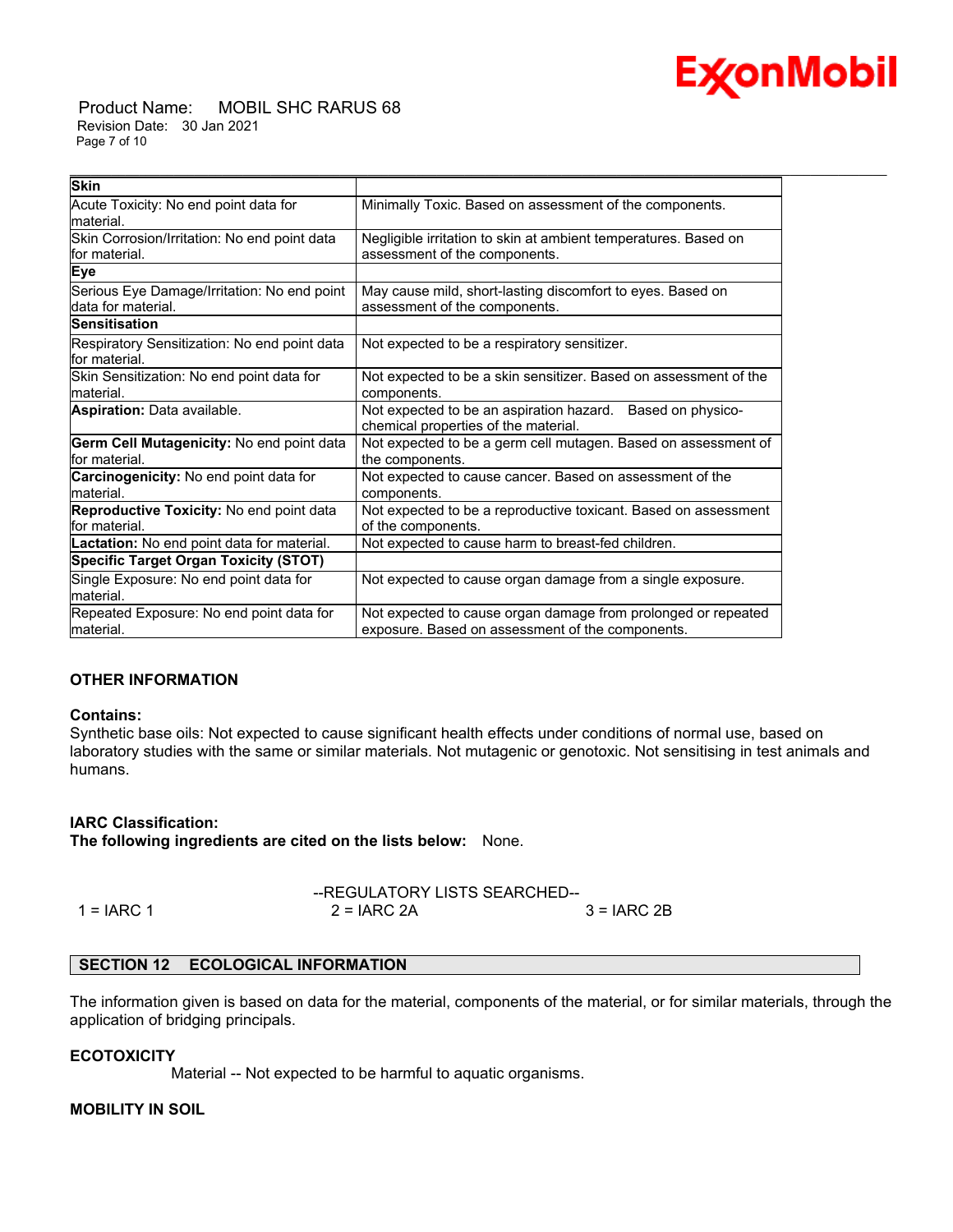

 Product Name: MOBIL SHC RARUS 68 Revision Date: 30 Jan 2021 Page 8 of 10

\_\_\_\_\_\_\_\_\_\_\_\_\_\_\_\_\_\_\_\_\_\_\_\_\_\_\_\_\_\_\_\_\_\_\_\_\_\_\_\_\_\_\_\_\_\_\_\_\_\_\_\_\_\_\_\_\_\_\_\_\_\_\_\_\_\_\_\_\_\_\_\_\_\_\_\_\_\_\_\_\_\_\_\_\_\_\_\_\_\_\_\_\_\_\_\_\_\_\_\_\_\_\_\_\_\_\_\_\_\_\_\_\_\_\_\_\_\_ Base oil component -- Low solubility and floats and is expected to migrate from water to the land. Expected to partition to sediment and wastewater solids.

**PERSISTENCE AND DEGRADABILITY** No data available.

**BIOACCUMULATIVE POTENTIAL** No data available

#### **OTHER ADVERSE EFFECTS**

No adverse effects are expected.

# **SECTION 13 DISPOSAL INFORMATION**

Disposal recommendations based on material as supplied. Disposal must be in accordance with current applicable laws and regulations, and material characteristics at time of disposal.

#### **DISPOSAL METHODS**

Product is suitable for burning in an enclosed controlled burner for fuel value or disposal by supervised incineration at very high temperatures to prevent formation of undesirable combustion products. Protect the environment. Dispose of used oil at designated sites. Minimize skin contact. Do not mix used oils with solvents, brake fluids or coolants.

# **REGULATORY DISPOSAL INFORMATION**

#### **Environmental Quality (Scheduled Wastes) Regulations 2005 waste code:** SW 305

Note: These codes are assigned based upon the most common uses for this material and may not reflect contaminants resulting from actual use. Waste producers need to assess the actual process used when generating the waste and its contaminants in order to assign the proper waste disposal code(s); This material is considered as hazardous waste pursuant to Environmental Quality (Scheduled Wastes) Regulations 2005.

**Empty Container Warning** Empty Container Warning (where applicable): Empty containers may contain residue and can be dangerous. Do not attempt to refill or clean containers without proper instructions. Empty drums should be completely drained and safely stored until appropriately reconditioned or disposed. Empty containers should be taken for recycling, recovery, or disposal through suitably qualified or licensed contractor and in accordance with governmental regulations. DO NOT PRESSURISE, CUT, WELD, BRAZE, SOLDER, DRILL, GRIND, OR EXPOSE SUCH CONTAINERS TO HEAT, FLAME, SPARKS, STATIC ELECTRICITY, OR OTHER SOURCES OF IGNITION. THEY MAY EXPLODE AND CAUSE INJURY OR DEATH.

# **SECTION 14 TRANSPORT INFORMATION**

**LAND** : Not Regulated for Land Transport

**SEA (IMDG):** Not Regulated for Sea Transport according to IMDG-Code

**Marine Pollutant:** No

**AIR (IATA):** Not Regulated for Air Transport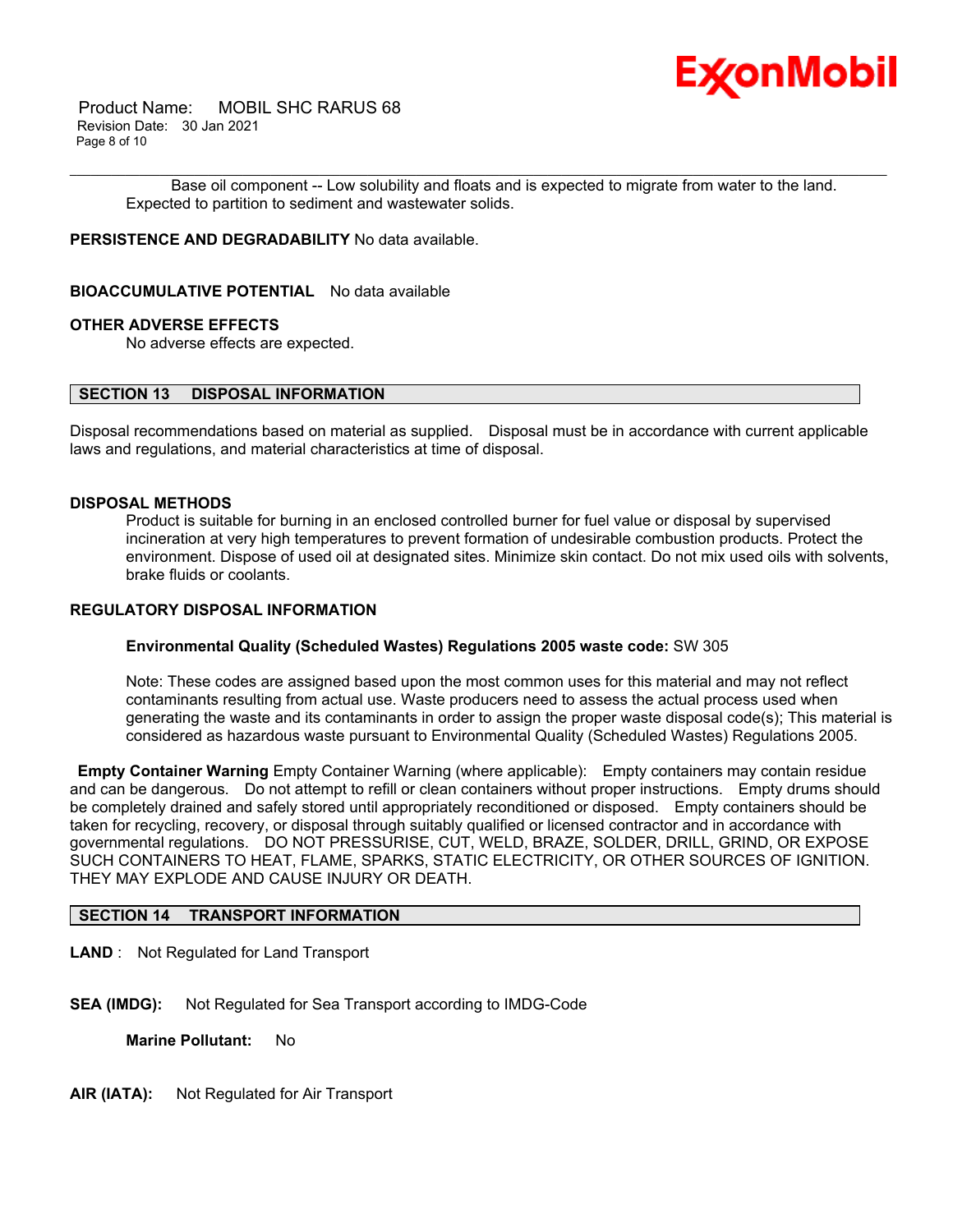

 Product Name: MOBIL SHC RARUS 68 Revision Date: 30 Jan 2021 Page 9 of 10

#### **SECTION 15 REGULATORY INFORMATION**

**This material is not hazardous as defined by the Occupational Safety and Health (Classification, Labeling and Safety Data Sheet of Hazardous Chemicals) Regulations 2013.**

\_\_\_\_\_\_\_\_\_\_\_\_\_\_\_\_\_\_\_\_\_\_\_\_\_\_\_\_\_\_\_\_\_\_\_\_\_\_\_\_\_\_\_\_\_\_\_\_\_\_\_\_\_\_\_\_\_\_\_\_\_\_\_\_\_\_\_\_\_\_\_\_\_\_\_\_\_\_\_\_\_\_\_\_\_\_\_\_\_\_\_\_\_\_\_\_\_\_\_\_\_\_\_\_\_\_\_\_\_\_\_\_\_\_\_\_\_\_

# **REGULATORY STATUS AND APPLICABLE LAWS AND REGULATIONS**

**Listed or exempt from listing/notification on the following chemical inventories (May contain substance(s) subject to notification to the EPA Active TSCA inventory prior to import to USA):** AIIC, DSL, IECSC, ISHL, KECI, TCSI, TSCA

 **Special Cases:**

| Inventory              | <b>Status</b>                           |
|------------------------|-----------------------------------------|
| <b>PICCS</b><br>$\sim$ | <b>ADDI</b><br><b>Strictions</b><br>- 1 |

#### **National Laws and Regulations:**

Occupational Safety and Health (Use and Standards of Exposure of Chemicals Hazardous to Health) Regulations 2000

# **SECTION 16 OTHER INFORMATION**

#### **List of abbreviations and acronyms that could be (but not necessarily are) used in this safety data sheet: Acronym Full text** N/A Not applicable N/D Not determined NE Not established VOC Volatile Organic Compound AIIC Australian Inventory of Industrial Chemicals AIHA WEEL American Industrial Hygiene Association Workplace Environmental Exposure Limits ASTM ASTM International, originally known as the American Society for Testing and Materials (ASTM) DSL Domestic Substance List (Canada) EINECS European Inventory of Existing Commercial Substances ELINCS European List of Notified Chemical Substances<br>
ENCS ENCS Existing and new Chemical Substances (Japane ENCS Existing and new Chemical Substances (Japanese inventory)<br>IECSC **Existing Chemical Substances in China** Inventory of Existing Chemical Substances in China KECI Korean Existing Chemicals Inventory NDSL Non-Domestic Substances List (Canada) NZIoC New Zealand Inventory of Chemicals PICCS Philippine Inventory of Chemicals and Chemical Substances TLV Threshold Limit Value (American Conference of Governmental Industrial Hygienists) TSCA Toxic Substances Control Act (U.S. inventory) UVCB Substances of Unknown or Variable composition, Complex reaction products or Biological materials LC Lethal Concentration LD Lethal Dose LL Lethal Loading EC Effective Concentration EL Effective Loading NOEC No Observable Effect Concentration NOELR No Observable Effect Loading Rate